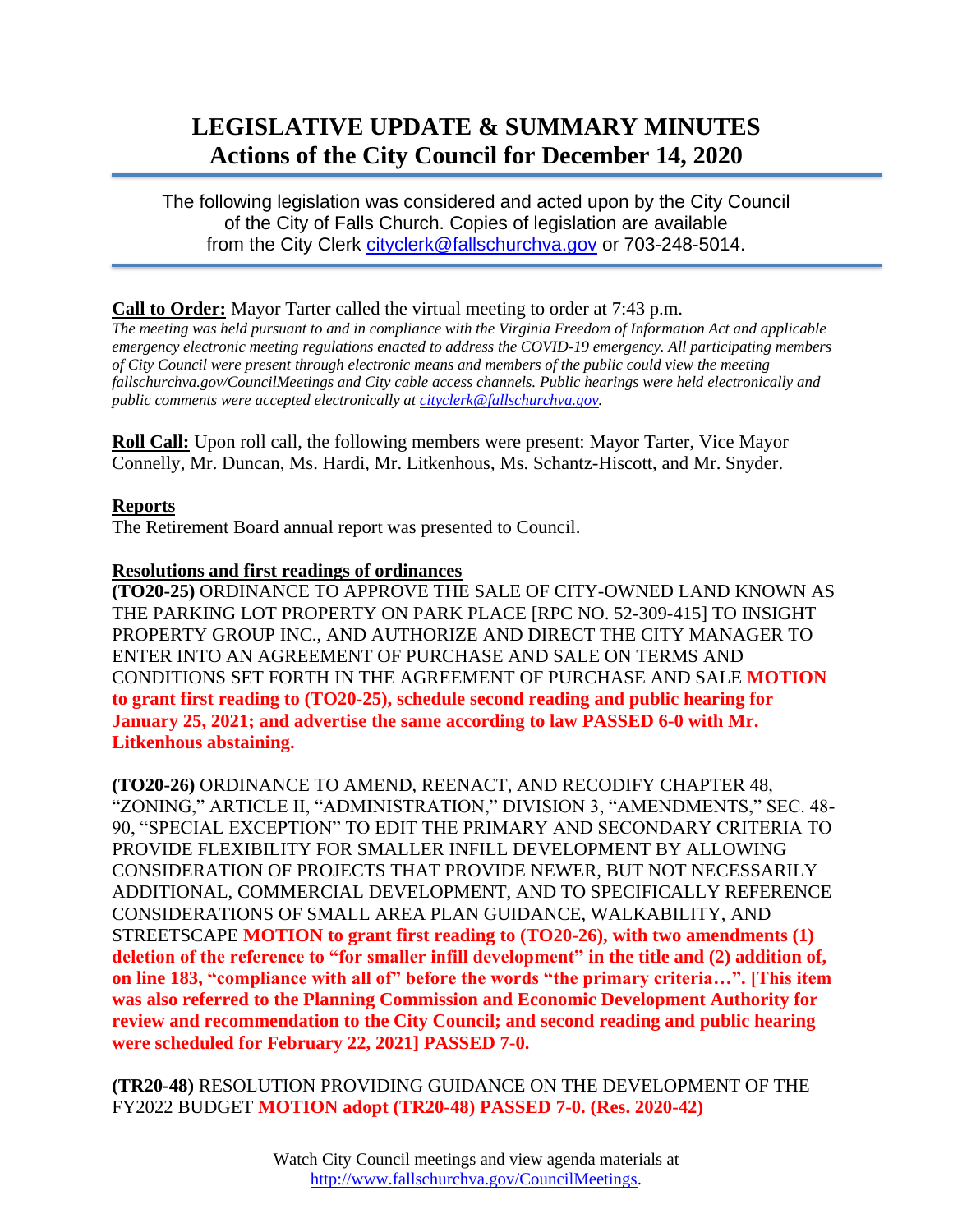# **CONSENT ITEMS**

**MOTION to approve consent items PASSED 7-0.**

### **APPOINTMENTS**

Appointment: Andrea Caumont – Planning Commission - 01/01/21 – 12/31/24 Appointment: Mary Sellers – Arts and Humanities Council of Falls Church At-Large Representative - (03/01/19) – 02/28/22 (Unexpired Term) Reappointment: Jordan Hicks – Housing Commission - 01/01/21 – 12/31/23 Reappointment/Transfer to Full Member Term – Dale Eppler – Board of Zoning Appeals - 01/01/21 – 12/31/24 **(Approved)**

**(TR20-51)** RESOLUTION TO ENDORSE A VIRGINIA HOUSING AMAZON REACH GRANT APPLICATION IN THE AMOUNT OF \$3.75 MILLION TO INCREASE AFFORDABLE HOUSING IN THE CITY OF FALLS CHURCH **(Res. 2020-43)**

**(TR20-49)** RESOLUTION TO AMEND THE CHARTER OF THE USE OF FORCE REVIEW COMMITTEE TO EXTEND THE SUNSET DATE **(Res. 2020-44)**

**(TR20-47)** RESOLUTION AMENDING THE INVESTMENT GUIDELINES (1) FOR THE CITY'S BASIC AND POLICE PENSION FUNDS SECTIONS 3.1 FUNDING, 5.7 PLAN ADMINISTRATION EXPENSES, 12.6 ACTUARIAL REVIEW, AND (2) FOR THE CITY'S POST RETIREMENT MEDICAL BENEFITS DEFINED BENEFIT PLAN SECTIONS 3.1 FUNDING, 5.7 PLAN ADMINISTRATION EXPENSES AND 12.5 ACTUARIAL REVIEW **(Res. 2020-45)**

**(TR20-45)** RESOLUTION ESTABLISHING THE 2021 CITY GOVERNMENT HOLIDAY SCHEDULE **(Res. 2020-46)**

**(TR20-50)** RESOLUTION TO AUTHORIZE THE CITY MANAGER TO ACCEPT PAYMENT OF \$3,235.13 AND EXECUTE AND RECORD THE RELEASE AND SATISFACTION OF SUBORDINATE NOTE AND DEED OF TRUST AND AUTHORIZE CITY MANAGER TO EXECUTE SUCH OTHER DOCUMENTS AS ARE NECESSARY TO COMPLETE THE TRANSACTION **(Res. 2020-47)**

# **ITEMS REMOVED FROM CONSENT**

**(TR20-46)** RESOLUTION ADOPTING THE CITY OF FALLS CHURCH 2021 LEGISLATIVE PROGRAM **MOTION to approve (TR20-46), which is to adopt the City of Falls Church 2021 Legislative Program, with the addition of a provision authorizing the use of the City's police powers to regulate the location of vaping operations PASSED 7-0. (Res. 2020-48)**

# **ADJOURNMENT**

The meeting was adjourned at 11:01 p.m.